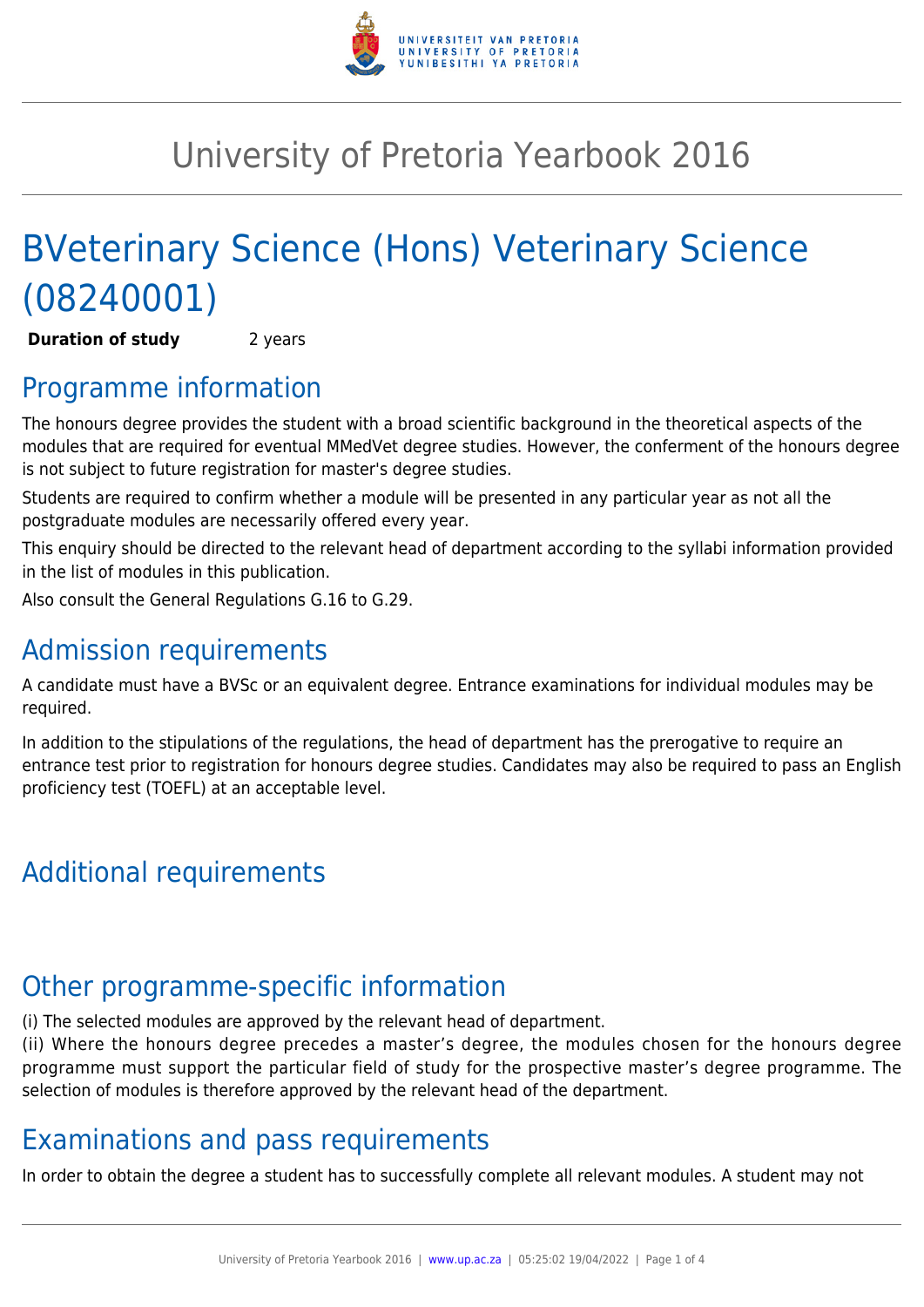

register and sit for an examination more than twice in the same module.

A minimum examination mark of 50% is required in each of the modules where a semester or year mark is not required. However, where a semester or year mark is required, the latter should contribute at least 30% to the final mark. A subminimum of 40% is required in the examination and a final mark of at least 50% to pass the module. Instructions regarding requirements for semester, year or examination marks are published in the study guides, for the specific attention of students.

#### Pass with distinction

To obtain the degree with distinction, a minimum of 60% is required in each module, as well as a cumulative average of at least 75% for all the modules.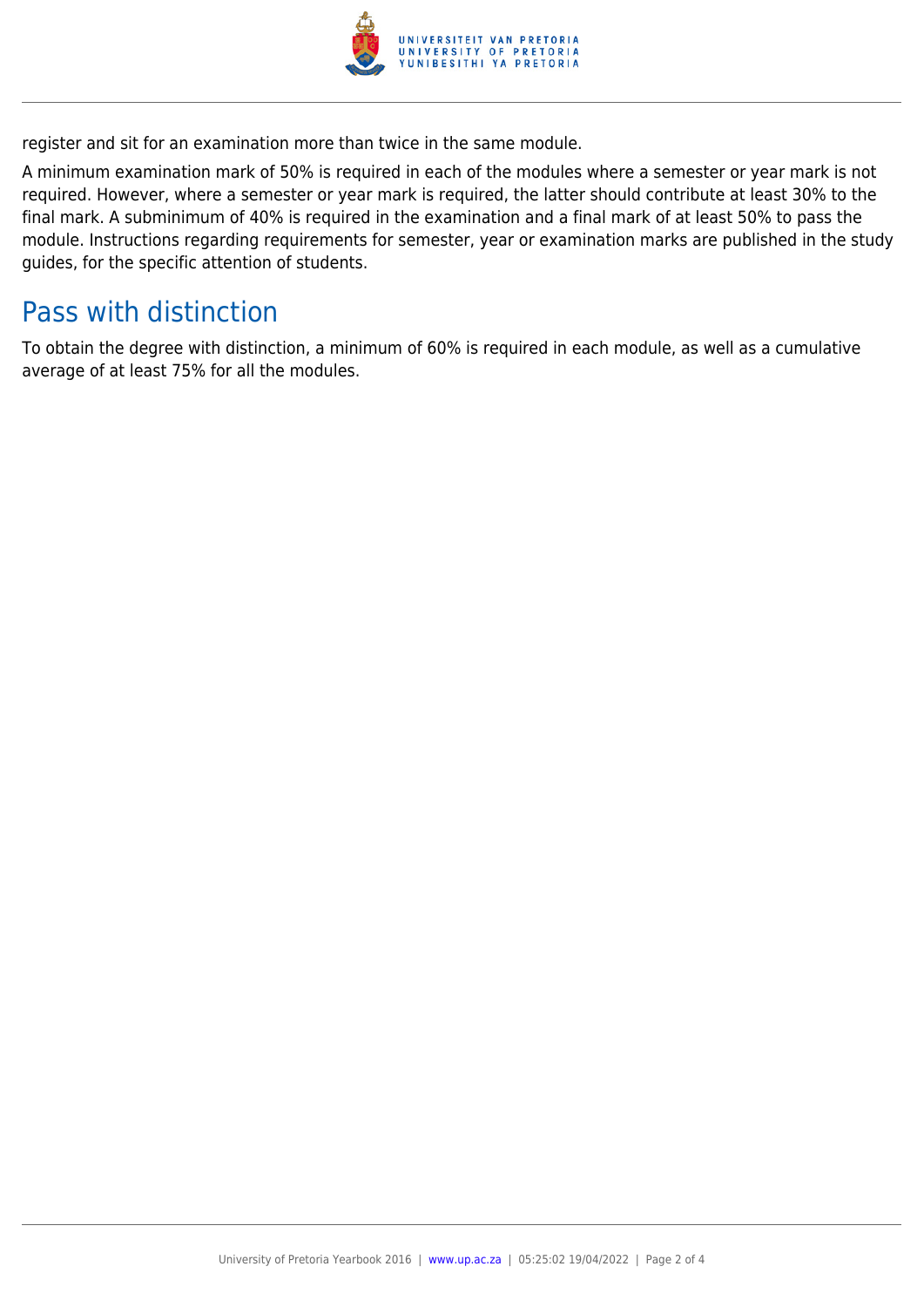

#### Curriculum: Year 1

#### **Minimum credits: 60**

#### **Core modules**

[Radiology: Dogs and cats 781](https://www.up.ac.za/faculty-of-education/yearbooks/2016/modules/view/DIM 781) (DIM 781) - Credits: 39.00 [Non-radiological diagnostic imaging of dogs and cats 782](https://www.up.ac.za/faculty-of-education/yearbooks/2016/modules/view/DIM 782) (DIM 782) - Credits: 30.00 [Radiology: Horses 783](https://www.up.ac.za/faculty-of-education/yearbooks/2016/modules/view/DIM 783) (DIM 783) - Credits: 33.00 [Non-radiological diagnostic imaging of horses 784](https://www.up.ac.za/faculty-of-education/yearbooks/2016/modules/view/DIM 784) (DIM 784) - Credits: 33.00 [Small animal medicine 702](https://www.up.ac.za/faculty-of-education/yearbooks/2016/modules/view/GEN 702) (GEN 702) - Credits: 33.00 [Equine medicine 703](https://www.up.ac.za/faculty-of-education/yearbooks/2016/modules/view/GEN 703) (GEN 703) - Credits: 40.00 [Small animal medicine 707](https://www.up.ac.za/faculty-of-education/yearbooks/2016/modules/view/GEN 707) (GEN 707) - Credits: 37.00 [Small animal behavioural medicine 709](https://www.up.ac.za/faculty-of-education/yearbooks/2016/modules/view/GEN 709) (GEN 709) - Credits: 30.00 [Clinical pathology 701](https://www.up.ac.za/faculty-of-education/yearbooks/2016/modules/view/KPA 701) (KPA 701) - Credits: 32.00 [Clinical pathology 702](https://www.up.ac.za/faculty-of-education/yearbooks/2016/modules/view/KPA 702) (KPA 702) - Credits: 31.00 [Necropsy technique and interpretation 807](https://www.up.ac.za/faculty-of-education/yearbooks/2016/modules/view/PAT 807) (PAT 807) - Credits: 28.00 [Ophthalmological pathology 808](https://www.up.ac.za/faculty-of-education/yearbooks/2016/modules/view/PAT 808) (PAT 808) - Credits: 20.00 [Anatomy 703](https://www.up.ac.za/faculty-of-education/yearbooks/2016/modules/view/ANG 703) (ANG 703) - Credits: 32.00 [Anatomy 705](https://www.up.ac.za/faculty-of-education/yearbooks/2016/modules/view/ANG 705) (ANG 705) - Credits: 32.00 [Anatomy 774](https://www.up.ac.za/faculty-of-education/yearbooks/2016/modules/view/ANG 774) (ANG 774) - Credits: 30.00 [Anaesthesiology 771](https://www.up.ac.za/faculty-of-education/yearbooks/2016/modules/view/ANV 771) (ANV 771) - Credits: 30.00 [Surgery: Small animals 703](https://www.up.ac.za/faculty-of-education/yearbooks/2016/modules/view/CHV 703) (CHV 703) - Credits: 33.00 [Surgery: Horses 704](https://www.up.ac.za/faculty-of-education/yearbooks/2016/modules/view/CHV 704) (CHV 704) - Credits: 33.00 [Physiology 787](https://www.up.ac.za/faculty-of-education/yearbooks/2016/modules/view/FSL 787) (FSL 787) - Credits: 30.00 [Physiology 788](https://www.up.ac.za/faculty-of-education/yearbooks/2016/modules/view/FSL 788) (FSL 788) - Credits: 30.00 [Ophthalmology 700](https://www.up.ac.za/faculty-of-education/yearbooks/2016/modules/view/OFM 700) (OFM 700) - Credits: 30.00 [Clinical pharmacology 877](https://www.up.ac.za/faculty-of-education/yearbooks/2016/modules/view/FAK 877) (FAK 877) - Credits: 30.00 [Surgery: Small animals 705](https://www.up.ac.za/faculty-of-education/yearbooks/2016/modules/view/CHV 705) (CHV 705) - Credits: 33.00 [Mechanisms of disease 871](https://www.up.ac.za/faculty-of-education/yearbooks/2016/modules/view/PAT 871) (PAT 871) - Credits: 20.00 [Histology 800](https://www.up.ac.za/faculty-of-education/yearbooks/2016/modules/view/HIS 800) (HIS 800) - Credits: 20.00